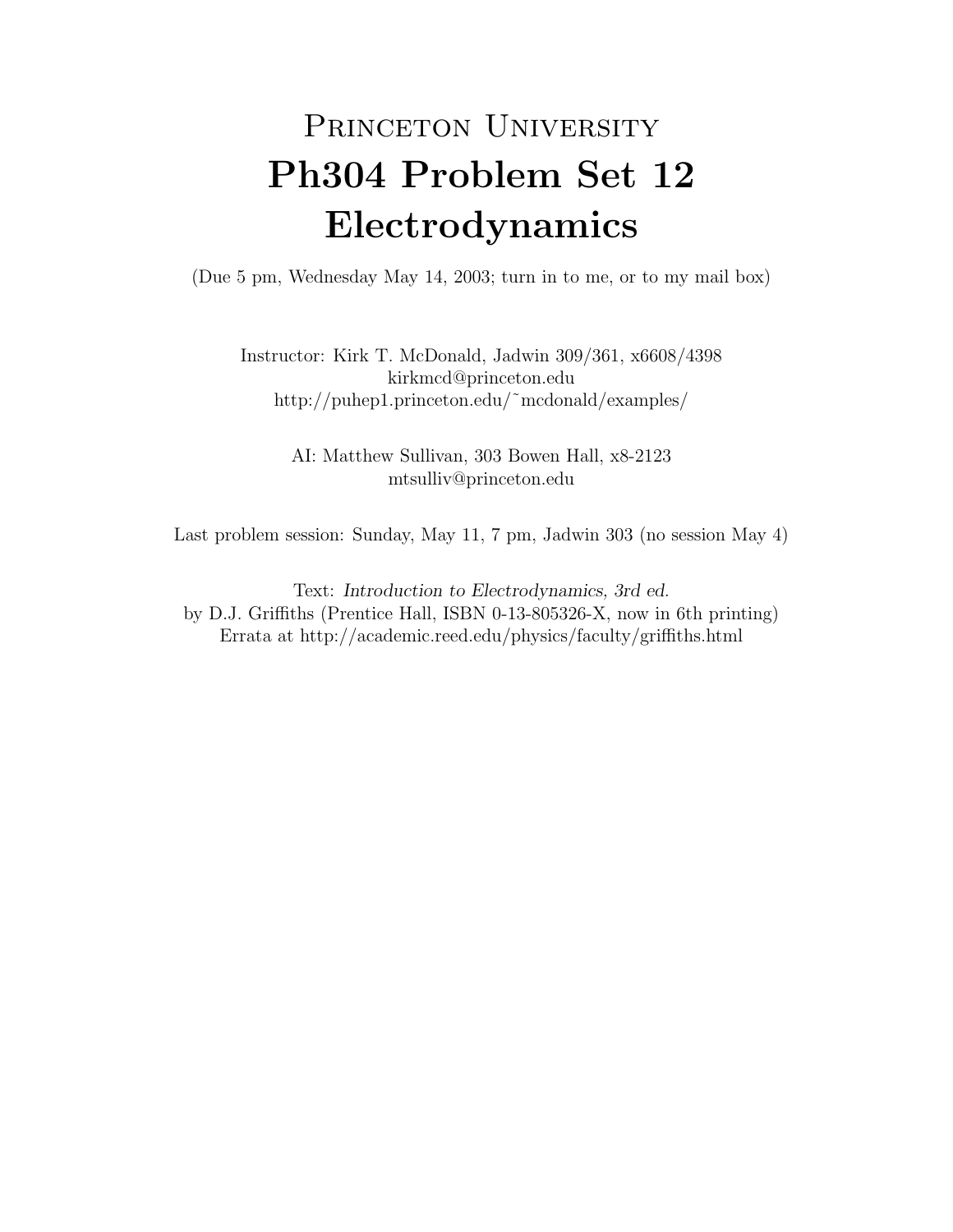Reading: Griffiths chap. 11.

- 1. Griffiths' prob. 11.6.
- 2. Griffiths' prob. 11.11.
- 3. Griffiths' prob. 11.12. This problem reaffirms that a steady current loop does not radiate. Yet, in the microscopic view, the steady circular current consists of a collection of charges all of which are accelerating. There must be some kind of interference effect that suppresses the radiation. A hint of this can be gleaned from prob. 11.11, where the radiated power of an oscillating quadrupole varies as  $\omega^6$ , compared to  $\omega^4$  for an oscillating dipole. Since the velocity of an electron moving in a ring of radius r is  $\omega r$ , we see that the dipole radiation from a single circulating electron varies as  $v^4$  (strictly speaking, only if  $v \ll c$ , while the quadrupole radiation from two circulating electrons at opposite ends of a diameter varies as  $v^6$ . We infer that the power radiated by n electrons evenly spaced around a ring varies as  $v^{2n+2}$ , which is very small for large n.

If you like technical details, see Ph501 Prob. 7, Set 8.

The problem of n electrons around a ring was first posed (and solved via series expansions without explicit mention of Bessel functions) by J.J. Thomson, Phil. Mag. 6, 673 (1903). He knew that atoms (in what we now call their ground state) don't radiate, and used this argument to support his model that the electric charge in an atom must be smoothly distributed. This was a classical precursor to the view of a continuous probability distribution for the electron's position in an atom.

Thomson's work was followed shortly by an extensive treatise by G.A. Schott, Electromagnetic Radiation (Cambridge U.P., 1912), that included analyses in term of Bessel functions correct for any value of  $v/c$ .

These pioneering works were largely forgotten during the following era of nonrelativistic quantum mechanics, and were reinvented around 1945 when interest emerged in relativistic particle accelerators. See, for example, the famous "unpublished" paper of Schwinger, http://puhep1.princeton.edu/˜mcdonald/accel/schwinger.pdf

4. Griffiths' prob. 11.14. Analyze the time dependence of the total energy of the electron in the approximation that the radius of the electron's orbit changes very little per revolution to show that the electron would spiral into the origin in time

$$
t_0 = \frac{a_0^3}{4r_0^2c} = \frac{1}{4\alpha^5} \frac{\lambda_C}{c} \approx 10^{-11} \text{ s},
$$

where  $r_0 = \alpha \lambda_C$  is the classical electron radius,  $\lambda_C = \hbar/mc = 3.9 \times 10^{-13}$  m is the (reduced) Compton wavelength of the electron,  $a_0 = \lambda_C/\alpha = 5 \times 10^{-11}$  m is the Bohr radius, and  $\alpha = e^2/4\pi\epsilon_0\hbar c$  is the fine structure constant. The time  $t_0$  is about  $\alpha$  times the lifetime of the  $2P_{1/2}$  state. For "circular" orbits in quantum mechanics,  $l = n - 1$  and the radius of the orbit scales as  $n^{3/2}$ . Replacing  $a_0$  in the above by  $n^{3/2}a_0$ predicts that the lifetime of "circular" orbits scales as  $n^{4.5}$ , in agreement with quantum mechanics (see p. 269 of the book by Bethe and Salpeter).